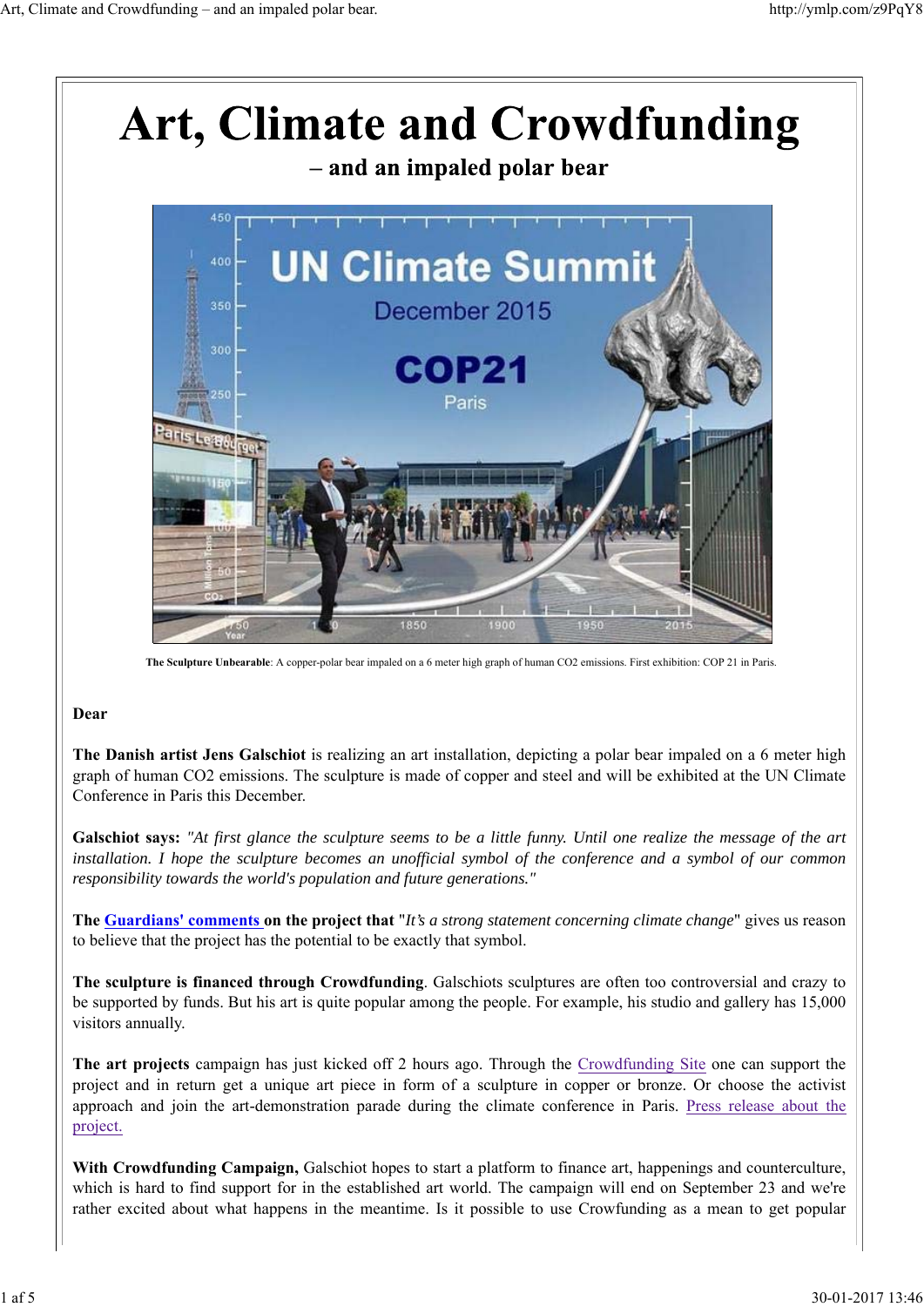support for critical and controversial art projects. Or are we just a part of a great (and unrealistic) hype about Crowdfunding?

Exiting Greetings.

Lasse Markus and Gallery Galschiøts "unbearable" crew.



### **Facts: Crowdfunding Unbearable**

**Definition Crowdfunding:** *"Crowdfunding is a way to raise money for a project by collecting contributions from a large group of contributors typically via the Internet."*

**Campaign Start:** Two hours ago!. **Collection Goal:** \$US 10,000. **Get on the special crowdfunding**-maillist here.

**Crowdfunding-site:** here **Short video-presentation:** here **Homepage:** here **Photos:** here

#### **Guidance to Crowdfunding-purchase:**

1. Go to this page.

2. At the right side you will find a list of rewards - there are photos of the sculptures on the page.

3. Click the one you want and follow the instructions. Thanks  $\bigoplus$ 

4. **If it makes no sense or your have questions:** Write us at aidoh@aidoh.dk or call +45 6618 4058 or +4561703083 and we'll fix everything!

**Cumulative Global Fossil-Fuel CO2 Emissions** 

Δ

RA

An art installation by Jens<br>about the global climate cha

## **About Art Crowdfunding**

**I**t is no secret that it is difficult to get the economical means for Galschiot's wild projects. Still a lot of the people think that the projects are both important and exciting. They praise Galschiot for his ability to rethink art's ability to create debate and dialogue.

**Galschiot has chosen to use the sculpture "Unbearable" as the first project for crowdfunding.** Its significance and "sex appeal" are some of the reasons why. Most likely it will not be the last. Galschiot is counting on crowdfunding to have the potential to be a strategy for financing more of his artistic projects.

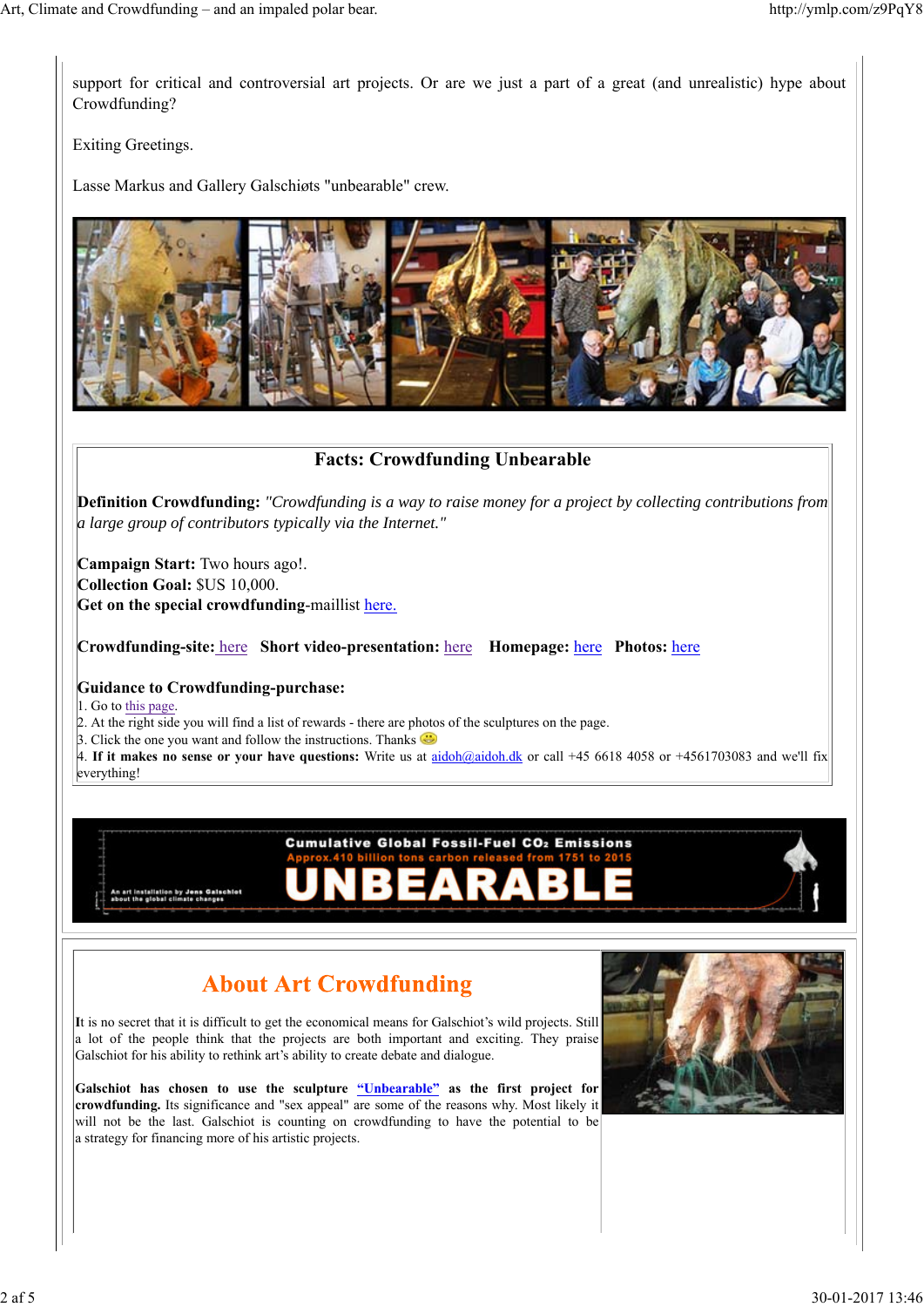# **About Unbearable**

**A huge copper sculpture of a polar bear**, impaled on a 6 meter high graph of man-made CO2 emissions. That's what one meets at UN's climate summit, COP21 in Paris in December.

**The Danish sculptor Jens Galschiot** is putting up the sculpture to make the worlds' leaders aware of their responsibility to save the world from the climate crisis.

**The sculptor hopes** the art installation will become an unofficial symbol of the conference and a symbol of our common responsibility towards the world's population and future lgenerations.

## **Rewards**

#### 1. (5 \$) BEAR HUG

A virtual hug and a digital card thanking you for supporting the art project. Invitation to join our art-sculpture-parade at COP21 demonstration in Paris this December. We have music, fliers and perhaps coffee :)

#### 2. (15 \$) WALL PAPER + REFRESHMENT

Digital, signed color photo - can be used as a Wall Paper Invitation to join COP21 demonstration in Paris where the (Unbearable) crew will offer some refreshing to drink.

#### 3. (25\$) EXCLUSIVE COLOR PRINT

Luxury printet special photo from the making of the Unbearable project. 20 pieces, each numbered and signed by the artist. Invitation to join our art-sculpture-parade at COP21 demonstration in Paris this December. We have klezmer music and perhaps coffee :)

#### 4. 80 \$) BRONZE PENDANT see photo

Original pendant made in solid bronze, in shape of the polar bear from the sculpture. Comes with a leather necklace. Comes with a card, signed by the artist thanking you for supporting the art project.

#### 5. 100\$) IMPALED POLAR BEAR see photo

Original polar bear (3,5 cm) sculpture in bronze. Impaled on a steel spike. The sculpture is numbered and signed by the artist (300 pieces in total). Comes with a card, signed by the artist Jens Galschiot thanking you for supporting the art project.

#### 6. (950\$) UNBEARABLE IMPALED see photo

Original sculpture in massive bronze. 9cm Polar Bear, impaled on a steel spike. Unique, limited edition artwork. 30 pieces, individually numbered and signed by artist Jens Galschiot. Comes with a card, signed by the artist thanking you for supporting the art project.

#### 7. (1,300\$) UNBEARABLE SCULPTURE. see photo

Original model of the big sculpture. Polar bear in massive bronze (9cm), impaled on a steel graph. Unique, limited edition (20 pieces in total) artwork. Individually numbered and signed by the artist. Comes with a card, signed by the artist thanking you for supporting the art project.

#### 8. (1,800\$) LARGE UNBEARABLE IMPALED. see photo

Unique, limited edition (20pieces in total) sculpture. 20cm high copper model of the original polar bear, impaled on a large steel spike. Each is individually numbered and signed by artist Jens Galschiot. Comes with a card, signed by the artist thanking you for supporting the art project.

### **General information about Galschigt**

Wikipedia: Portrait of the sculptors CV (PDF) To Gallery Galschiot To Galschot website









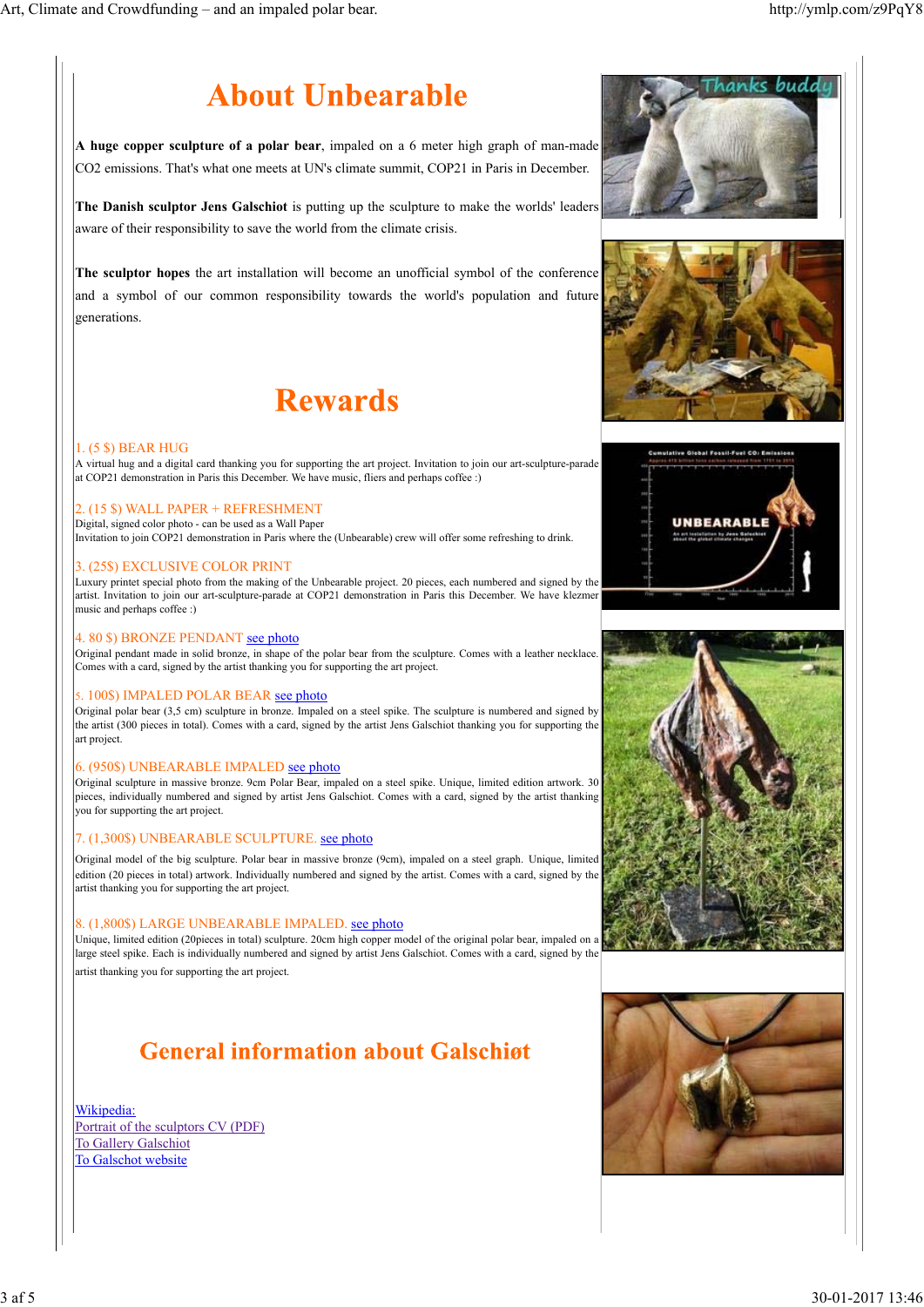

Powered by YMLP.com